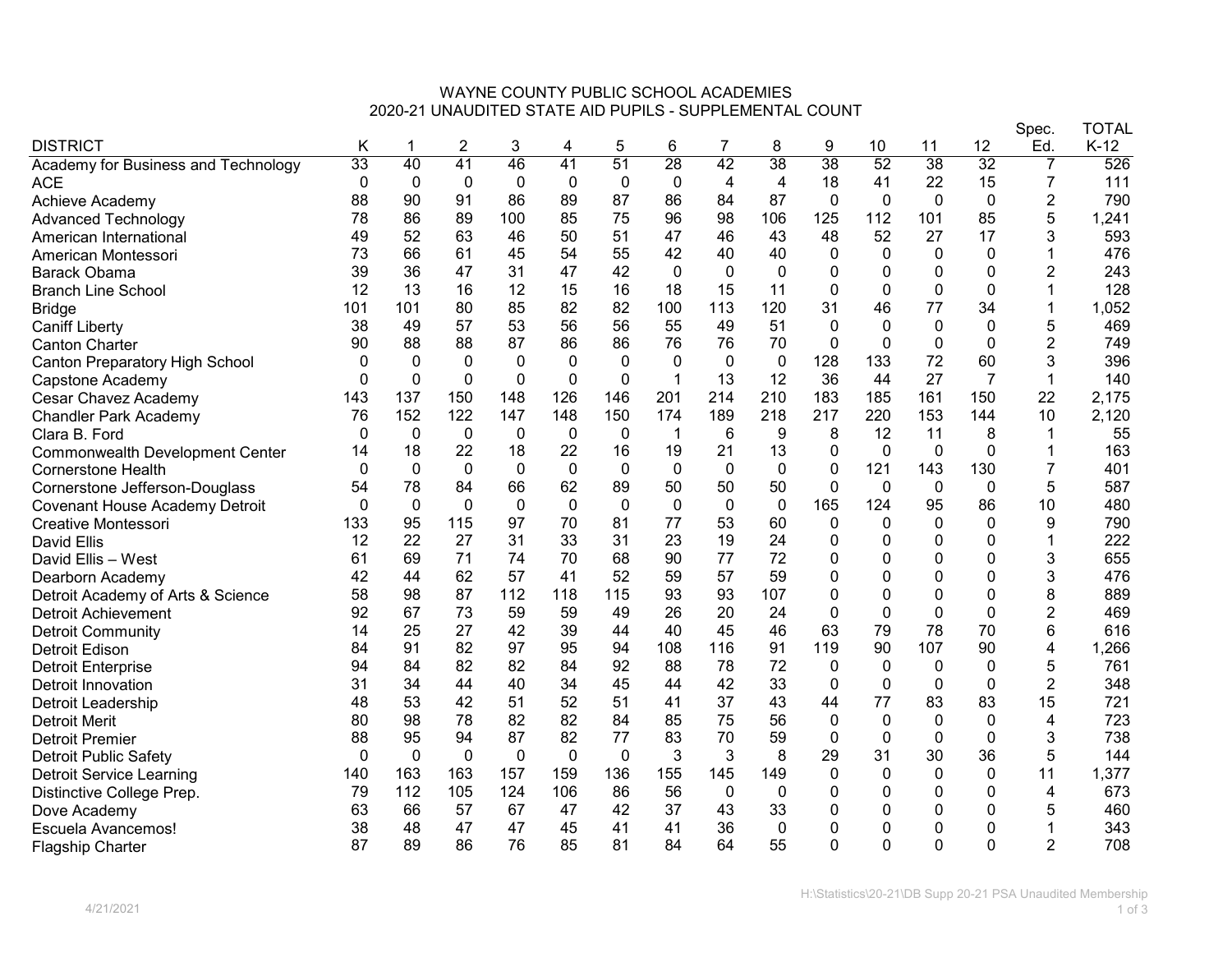## WAYNE COUNTY PUBLIC SCHOOL ACADEMIES 2020-21 UNAUDITED STATE AID PUPILS - SUPPLEMENTAL COUNT

|                                    |              |                |              |              |              |             |                |                |                |             |             |              |              | Spec.          | TOTAL  |
|------------------------------------|--------------|----------------|--------------|--------------|--------------|-------------|----------------|----------------|----------------|-------------|-------------|--------------|--------------|----------------|--------|
| <b>DISTRICT</b>                    | Κ            |                | 2            | 3            | 4            | 5           | 6              | 7              | 8              | 9           | 10          | 11           | 12           | Ed.            | $K-12$ |
| Frontier                           | 57           | 57             | 62           | 53           | 39           | 51          | 11             | $\overline{0}$ | $\overline{0}$ | 159         | 136         | 110          | 58           | $\overline{2}$ | 795    |
| George Crockett Acad.              | 26           | 44             | 47           | 51           | 50           | 44          | 40             | 36             | 47             | 0           | 0           | 0            | 0            | 4              | 387    |
| George Washington Carver           | 54           | 71             | 71           | 62           | 47           | 63          | 41             | 37             | 38             | 0           | 0           | 0            | 0            | 4              | 487    |
| <b>Global Heights</b>              | 33           | 41             | 37           | 44           | 40           | 41          | $\mathbf 0$    | $\mathbf{0}$   | $\mathbf 0$    | 0           | 0           | 0            | 0            | $\overline{c}$ | 237    |
| <b>Hamtramck Charter</b>           | 52           | 61             | 63           | 60           | 61           | 62          | 61             | 58             | 59             | 0           | $\mathbf 0$ | 0            | 0            | $\overline{2}$ | 539    |
| Hanley                             | 75           | 75             | 75           | 75           | 72           | 72          | 67             | 71             | 59             | 0           | 0           | 0            | 0            | 4              | 644    |
| Henry Ford Academy                 | $\mathbf 0$  | 0              | $\mathbf{0}$ | $\mathbf{0}$ | $\mathbf{0}$ | $\mathbf 0$ | $\mathbf 0$    | 0              | $\mathbf{0}$   | 147         | 137         | 120          | 100          | 7              | 510    |
| <b>Highland Park</b>               | 23           | 27             | 34           | 30           | 29           | 28          | 24             | 14             | 23             | $\mathbf 0$ | $\mathbf 0$ | 0            | $\mathbf{0}$ | $\overline{c}$ | 234    |
| Hope Academy                       | 40           | 59             | 55           | 52           | 51           | 45          | 54             | 42             | 55             | 0           | 0           | 0            | 0            | 3              | 455    |
| Hope of Detroit Acad.              | 53           | 82             | 84           | 83           | 84           | 86          | 92             | 91             | 92             | 71          | 76          | 69           | 51           | 10             | 1,025  |
| <b>Inkster Preparatory</b>         | 30           | 37             | 33           | 30           | 36           | 22          | $\overline{7}$ | 0              | 0              | 0           | 0           | 0            | $\mathbf{0}$ |                | 195    |
| <b>Ivywood Classical</b>           | 74           | 53             | 47           | 48           | 27           | 28          | 23             | O              | 0              | $\Omega$    | 0           | $\Omega$     | $\Omega$     |                | 300    |
| Jalen Rose Leadership              | $\Omega$     | 0              | $\mathbf 0$  | $\Omega$     | 0            | $\mathbf 0$ | $\mathbf 0$    | 0              | 0              | 123         | 101         | 96           | 85           | 5              | 410    |
| James and Grace Lee Boggs          | 12           | 21             | 14           | 13           | 13           | 19          | 21             | 15             | 17             | $\mathbf 0$ | $\mathbf 0$ | $\mathbf{0}$ | 0            |                | 146    |
| Joy Preparatory Acad.              | 39           | 26             | 26           | 26           | 24           | 14          | 14             | 11             | 14             | 0           | 0           | 0            | 0            | 2              | 194    |
| Keystone Charter                   | 106          | 85             | 83           | 76           | 67           | 72          | 65             | 71             | 46             | 0           | 0           | 0            | 0            | 3              | 674    |
| Legacy Charter                     | 72           | 86             | 84           | 78           | 89           | 82          | 85             | 80             | 82             | 0           | 0           | 0            | 0            | 4              | 742    |
| MacDowell Preparatory Academy      | 33           | 41             | 39           | 43           | 45           | 35          | 29             | 45             | 55             | 0           | $\mathbf 0$ | 0            | 0            | 4              | 369    |
| <b>Madison Carver Academy</b>      | 47           | 81             | 82           | 64           | 72           | 75          | 67             | 58             | 48             | 0           | 0           | 0            | $\Omega$     | 7              | 601    |
| Martin Luther King Jr.             | 67           | 49             | 41           | 42           | 34           | 31          | 27             | 13             | 29             | 0           | 0           | 0            | 0            | 0              | 333    |
| <b>Marvin Winans Academy</b>       | 24           | 30             | 33           | 38           | 40           | 40          | 47             | 40             | 51             | 0           | 0           | 0            | 0            |                | 343    |
| Metro Charter Academy              | 84           | 86             | 73           | 72           | 84           | 78          | 87             | 71             | 66             | 0           | 0           | 0            | 0            | 5              | 706    |
| Michigan Educational Choice Center | 25           | 32             | 23           | 29           | 30           | 30          | 25             | 27             | 32             | 0           | 0           | ი            | 0            | $\overline{2}$ | 253    |
| New Paradigm College Prep          | 22           | 30             | 28           | 22           | 32           | 25          | 21             | 30             | 21             | 0           | $\mathbf 0$ | 0            | $\Omega$     |                | 231    |
| New Paradigm Glazer/Loving         | 35           | 35             | 39           | 40           | 37           | 30          | 28             | 28             | 15             | 0           | 0           | 0            | $\mathbf{0}$ | $\overline{c}$ | 288    |
| New School High                    | $\mathbf{0}$ | $\mathbf 0$    | $\mathbf 0$  | $\mathbf{0}$ | $\mathbf 0$  | $\mathbf 0$ | $\mathbf 0$    | 0              | $\mathbf 0$    | 12          | 16          | 13           | 20           | 0              | 61     |
| Oakland International              | 46           | 58             | 53           | 45           | 55           | 52          | 53             | 48             | 52             | 79          | 93          | 78           | 77           | 4              | 791    |
| Old Redford Academy                | 57           | 86             | 84           | 89           | 94           | 95          | 76             | 96             | 92             | 147         | 102         | 123          | 105          | 14             | 1,260  |
| Pathways Academy                   | 0            | 0              | 0            | 0            | 0            | 0           | $\mathbf{0}$   | 3              | 4              | 27          | 30          | 19           | 15           |                | 98     |
| Pembroke Academy                   | 89           | 38             | 55           | 27           | 31           | 23          | 22             | 17             | $\Omega$       | 0           | 0           | 0            | $\mathbf{0}$ |                | 303    |
| Ply. Educational Center            | 60           | 42             | 52           | 67           | 48           | 56          | 46             | 45             | 75             | 0           | 0           | 0            | 0            | 5              | 496    |
| <b>Plymouth Scholars</b>           | 112          | 90             | 89           | 90           | 90           | 90          | 88             | 80             | 68             | 0           | 0           | 0            | 0            | $\overline{2}$ | 799    |
| Quest Academy                      | 100          | 88             | 83           | 82           | 83           | 84          | 89             | 88             | 83             | $\Omega$    | $\pmb{0}$   | 0            | $\Omega$     | 6              | 785    |
| <b>Regent Park Scholars</b>        | 94           | 96             | 86           | 81           | 81           | 79          | 80             | 66             | 52             | 0           | 0           | 0            | 0            | 4              | 718    |
| <b>River Heights</b>               | 26           | 31             | 23           | 23           | 34           | 21          | 14             | 18             | 17             | 0           | $\mathbf 0$ | $\mathbf{0}$ | 0            | $\overline{2}$ | 207    |
| Riverside Academy                  | 55           | 64             | 75           | 56           | 72           | 63          | 74             | 74             | 75             | 83          | 73          | 73           | 34           | 3              | 873    |
| <b>Rutherford Winans</b>           | 14           | 32             | 23           | 37           | 22           | 27          | 24             | 12             | $\mathbf{0}$   | 0           | 0           | 0            | 0            |                | 192    |
| Sigma Academy for Leadership & EMC | 3            | $\overline{2}$ | 3            | 4            | $\mathbf 1$  | 1           | $\mathbf{1}$   | $\overline{2}$ | 2              | 5           | 9           | 0            | 0            | 0              | 33     |
| South Canton Scholars              | 112          | 88             | 87           | 86           | 86           | 88          | 87             | 81             | 74             | $\Omega$    | 0           | $\Omega$     | $\Omega$     | $\overline{2}$ | 791    |